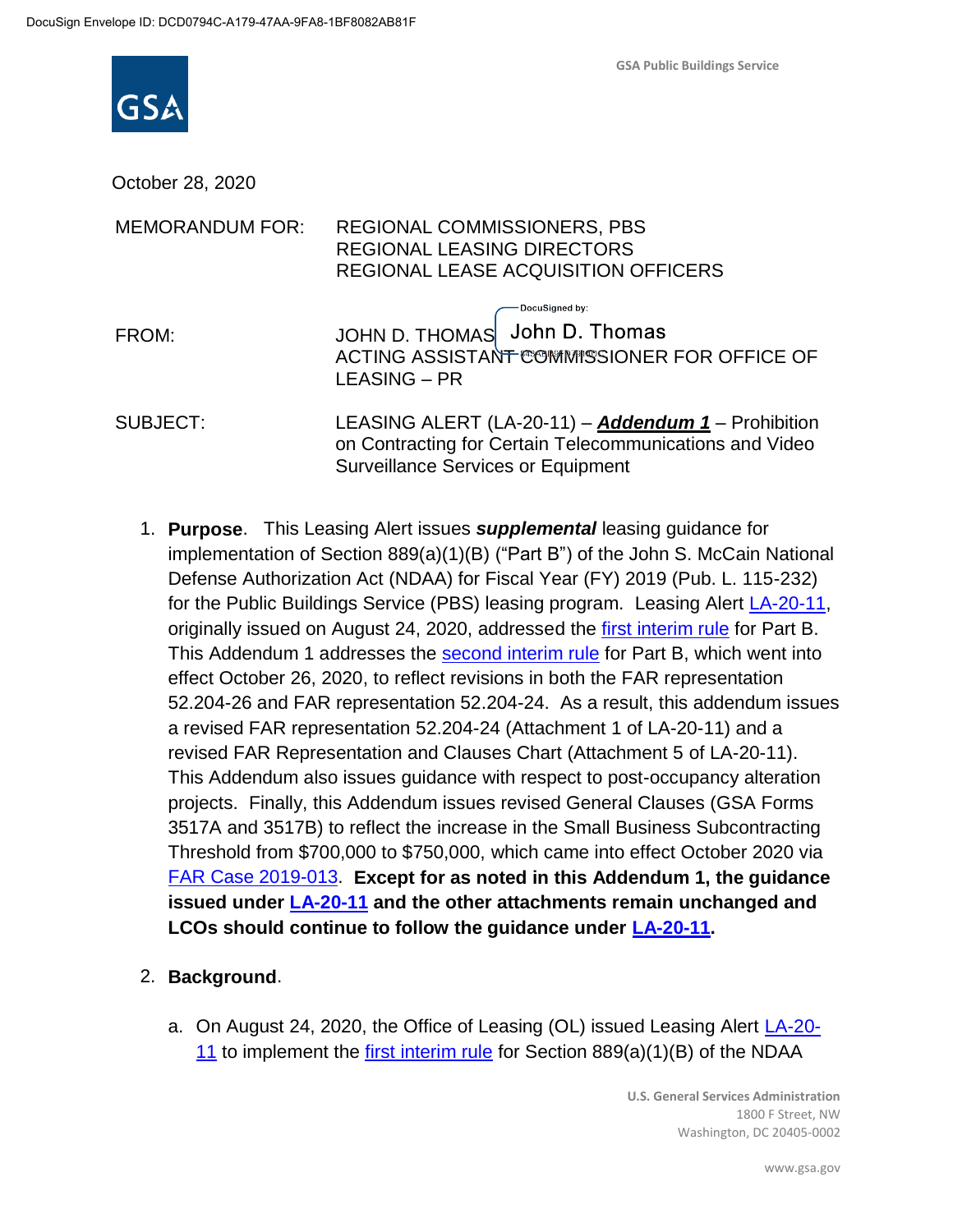("Part B"), which prohibits the head of an executive agency from entering into a contract (or extending or renewing a contract) with an entity that *uses* any equipment, system, or service that uses covered telecommunications equipment or services as a substantial or essential component of any system, or as critical technology as part of any system, as of August 13, 2020. The [first interim rule](https://www.federalregister.gov/documents/2020/07/14/2020-15293/federal-acquisition-regulation-prohibition-on-contracting-with-entities-using-certain) did not update the FAR System for Award Management (SAM) representation 52.204-26 to include the second (Part B) prohibition and the offeror instructions for FAR 52.204-24 representation (*original*  Attachment 1 to [LA-20-11\)](https://www.gsa.gov/cdnstatic/Real_Estate_Acquisitions/Leasing_Alert_LA-20-11_Section_889_Parts_A_and_B.pdf) only covered the Part A prohibition.

- b. On August 27, 2020, a [second interim rule](https://www.federalregister.gov/documents/2020/08/27/2020-18772/federal-acquisition-regulation-prohibition-on-contracting-with-entities-using-certain) for Part B was issued, to be effective October 26, 2020, which incorporates the Part B representation into the FAR representation 52.204-26, which is completed by offerors as part of the online SAM representations and certifications. This [second interim rule](https://www.federalregister.gov/documents/2020/08/27/2020-18772/federal-acquisition-regulation-prohibition-on-contracting-with-entities-using-certain) also updates the instructions under the FAR representation 52.204-24 to allow an offeror who responds "does not use" to the newly added Part B representation under FAR 52.204-26 (c)(2) to skip the offer-by-offer representation for paragraph (d)(2) within the FAR representation 52.204-24. This Addendum incorporates the **second interim rule.**
- c. [LA-20-11](https://www.gsa.gov/cdnstatic/Real_Estate_Acquisitions/Leasing_Alert_LA-20-11_Section_889_Parts_A_and_B.pdf) did not address application of section 889 prohibitions to postoccupancy alterations projects. As it is possible that the scope of work for post-occupancy alterations could include prohibited telecommunication or video surveillance equipment or services, it is important that the contract for such alterations include FAR language to prevent the procurement of such prohibited telecommunication or video surveillance equipment or services. This addendum provides additional guidance for LCO and his/her designees to follow with respect to alteration projects.
- d. [FAR Case 2019-013](https://www.federalregister.gov/documents/2020/10/02/2020-21690/federal-acquisition-regulation-inflation-adjustment-of-acquisition-related-thresholds) increased certain acquisition thresholds, including the Small Business Subcontracting Threshold, effective October 2020. This addendum revises the General Clauses (GSA Forms 3517A and 3517B) to reflect the new threshold (\$750,000 total contract value).
- 3. **Effective Date.** This **Addendum 1** to [LA-20-11](https://www.gsa.gov/cdnstatic/Real_Estate_Acquisitions/Leasing_Alert_LA-20-11_Section_889_Parts_A_and_B.pdf) is effective as of October 26, 2020 unless modified, canceled, or reissued.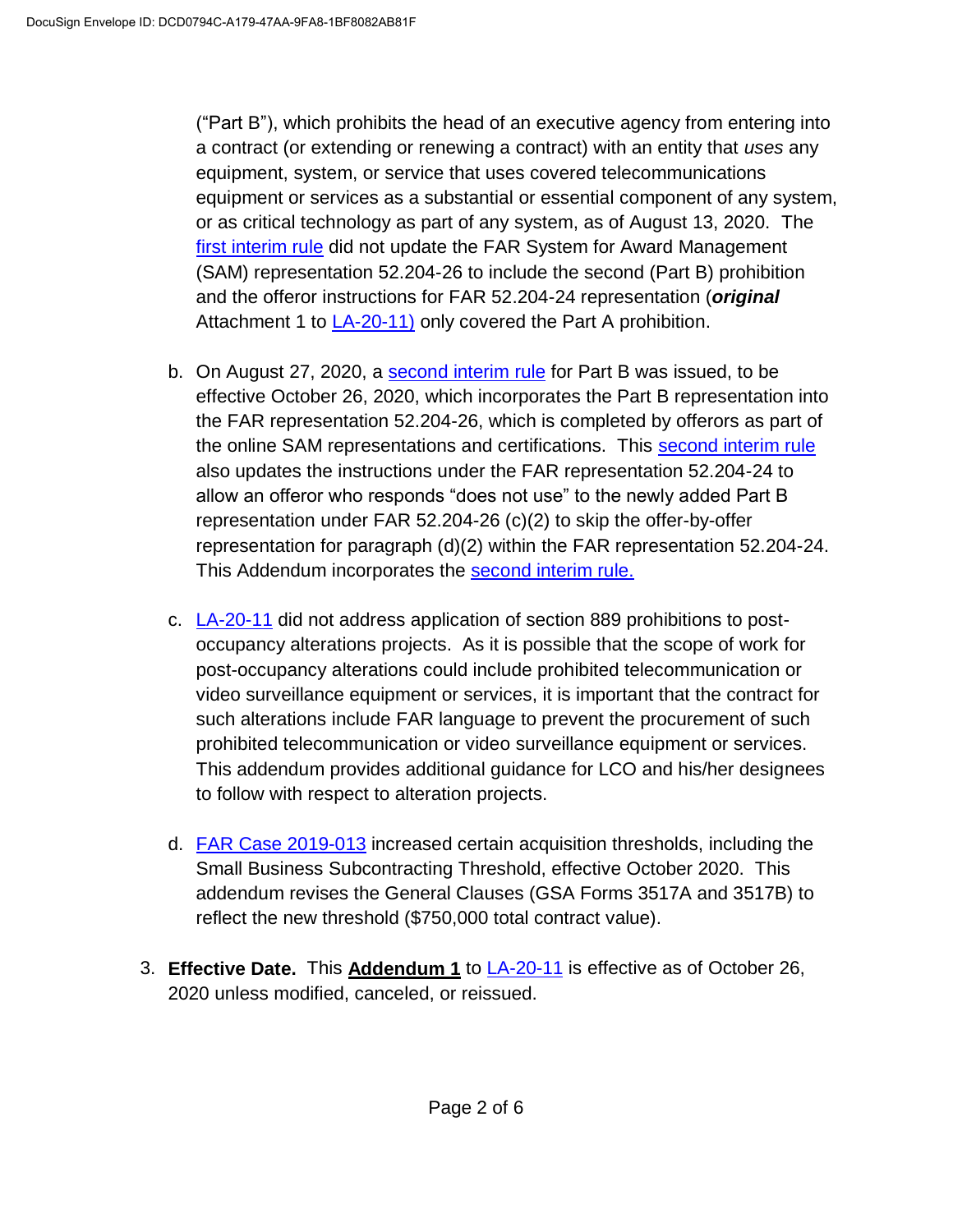- 4. **Applicability.** This Leasing Alert and its attachments are mandatory and apply to all GSA real property leasing activities and activities delegated by GSA to other Federal agencies.
- 5. **Cancellation.** None.
- 6. **Instructions and Procedures.** Additional guidance concerning implementation of Sections 889(a)(1)(A) and 889(a)(1)(B) of the NDAA are as follows:
	- a. For lease projects where GSA has not issued an RLP as of the effective date of this Leasing Alert, the LCO must use the updated FAR representation 52.204-24 dated OCT 2020 (revised Attachment 1) in the RLP/Lease package, along with the updated General Clauses, GSA Form 3517A or 3517B dated 10/2020 (revised Attachments 3 or 4)
		- FAR 52.204-24 is a two-part representation to address Parts A and B of Section 889.
			- o SAM includes an online representation (FAR 52.204-26) that now addresses both Part A and Part B.
				- If an offeror responds "does not provide" to the  $(c)(1)$  SAM online representation (Part A), the offeror does not need to complete the first, (d)(1), of the two representations under 52.204-24. If an offeror responds "does provide" to this representation or has not made any representation in FAR 52.204–26, then the offeror must complete (d)(1) of the 52.204-24 representation.
				- If an offeror responds "does not use" to the  $(c)(2)$  SAM online representation (Part B), the offeror does not need to complete the second, (d)(2), of the two representations under 52.204-24. If an offeror responds "does use" to this representation or has not made any representation in FAR 52.204–26, then the offeror must complete (d)(2) of the 52.204-24 representation.
	- b. For lease projects where GSA has already issued the RLP, LCO's may use discretion regarding whether to amend the RLP to include the updated (OCT 2020) FAR 52.204-24 representation form or follow guidance from the original [LA-20-11](https://www.gsa.gov/cdnstatic/Real_Estate_Acquisitions/Leasing_Alert_LA-20-11_Section_889_Parts_A_and_B.pdf). If the LCO chooses not to amend an already-issued RLP, all offerors must respond to the second, (d)(2), of the two representations under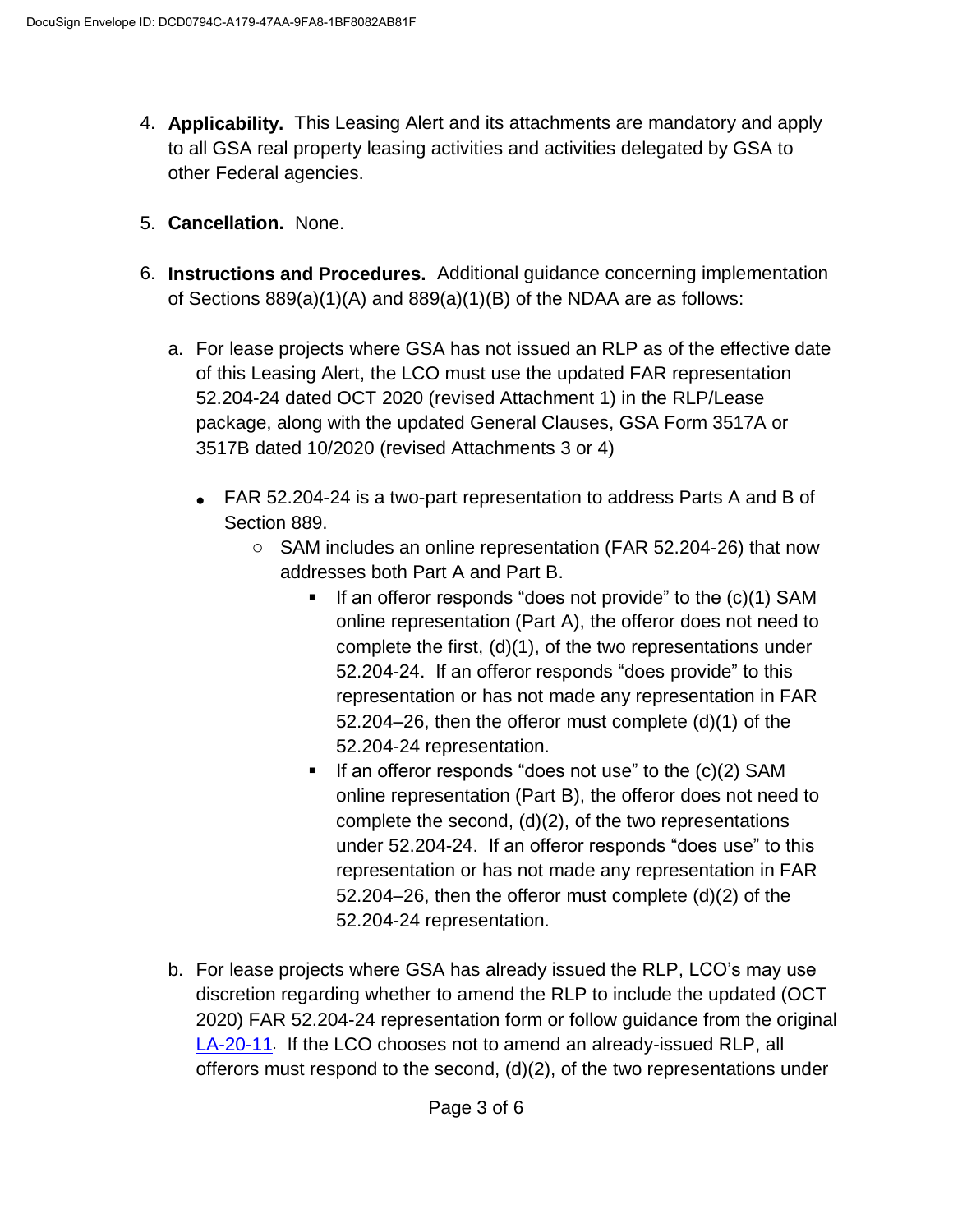52.204-24, regardless of the offerors' responses in SAM. LCOs may also use discretion regarding whether or not to amend the RLP to include the updated General Clauses.

- c. For Automated Advanced Acquisition Program (AAAP) procurements, OL will amend FY21 RLP packages to replace the AUG 2020 representation with the OCT 2020 version. LCOs do not need to obtain the revised (OCT 2020) FAR 52.204-24 representation from the lowest priced offeror if they already have the AUG 2020 version of this representation. OL will also replace the General Clauses (GSA Form 3717B) with the updated version.
- d. Alterations: For all alterations projects, LCOs or his/her designees must include the FAR reporting clause 52.204-25 (AUG 2020) as part of the lease amendment for the alterations, unless clause is already contained within the lease. In the event the Lessor reports that the scope of work contains prohibited telecommunications or video surveillance equipment or services, LCO must follow the steps outlined for when a current contractor reports a prohibited use prior to executing the lease amendment.
- e. Expansion or reduction actions: No Section 889 compliance steps are required for expansion or reduction actions.
- f. Lease extension or renewal actions: Please refer to the original guidance issued under [LA-20-11](https://www.gsa.gov/cdnstatic/Real_Estate_Acquisitions/Leasing_Alert_LA-20-11_Section_889_Parts_A_and_B.pdf) for Section 889 compliance requirements for extension and renewals.
- g. Steps for affirmative responses/waivers: Please refer to the original guidance issued under [LA-20-11.](https://www.gsa.gov/cdnstatic/Real_Estate_Acquisitions/Leasing_Alert_LA-20-11_Section_889_Parts_A_and_B.pdf)

## **Attachments:**

● **Attachment 1 (Revised)**, FAR clause 52.204-24, "Representation Regarding Certain Telecommunications and Video Surveillance Services or Equipment" (revised August 2020)

Attachment 3 (Revised), GSA Form 3517A, renamed as "General Clauses -Acquisition of Leasehold Interests in Real Property for Leases at or Below the Simplified Lease Acquisition Threshold – SLAT"

● **Attachment 4 (Revised)**, GSA Form 3517B, General Clauses- Acquisition of Leasehold Interests in Real Property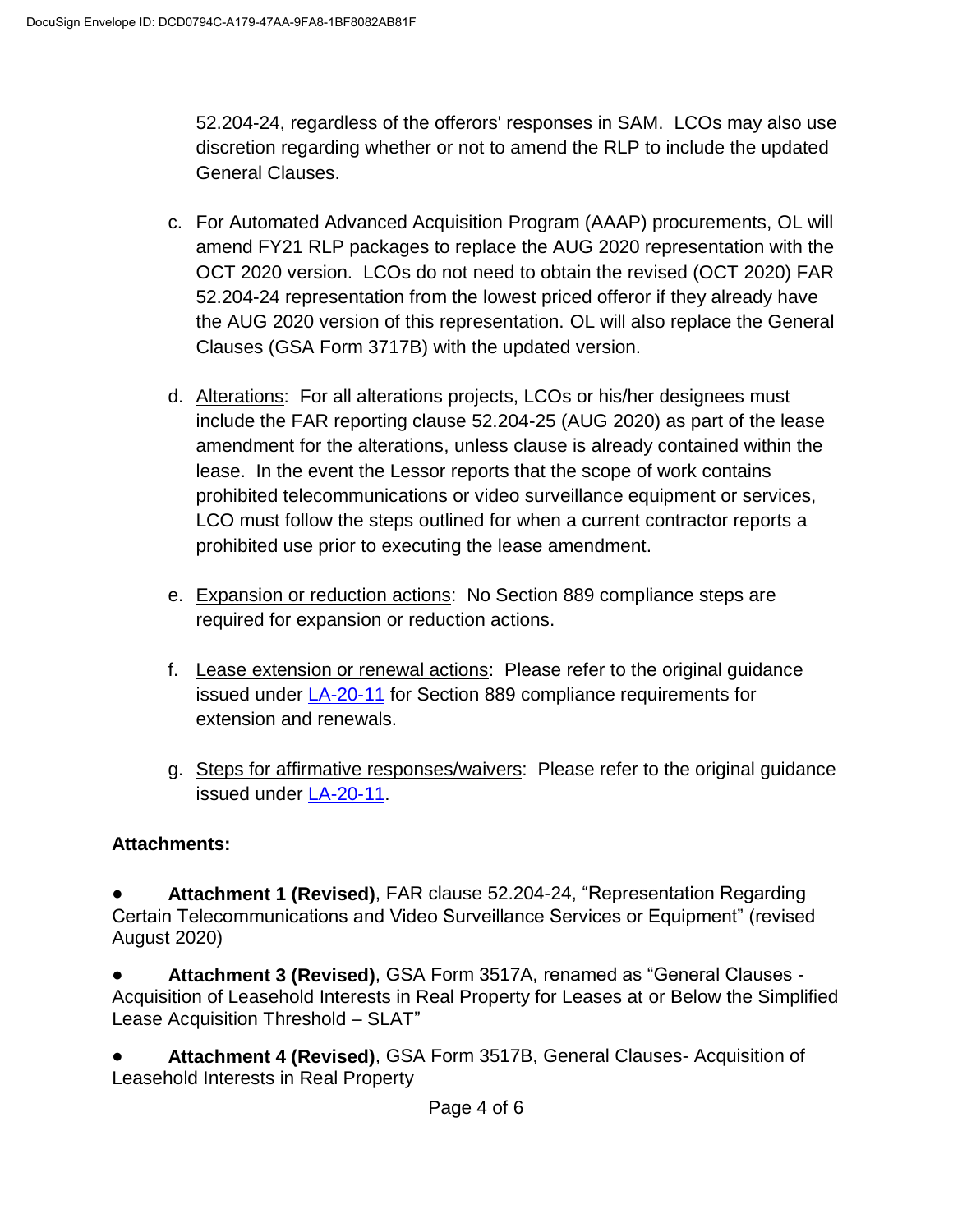● **Attachment 5 (Revised),** FAR Representation and Clauses Chart